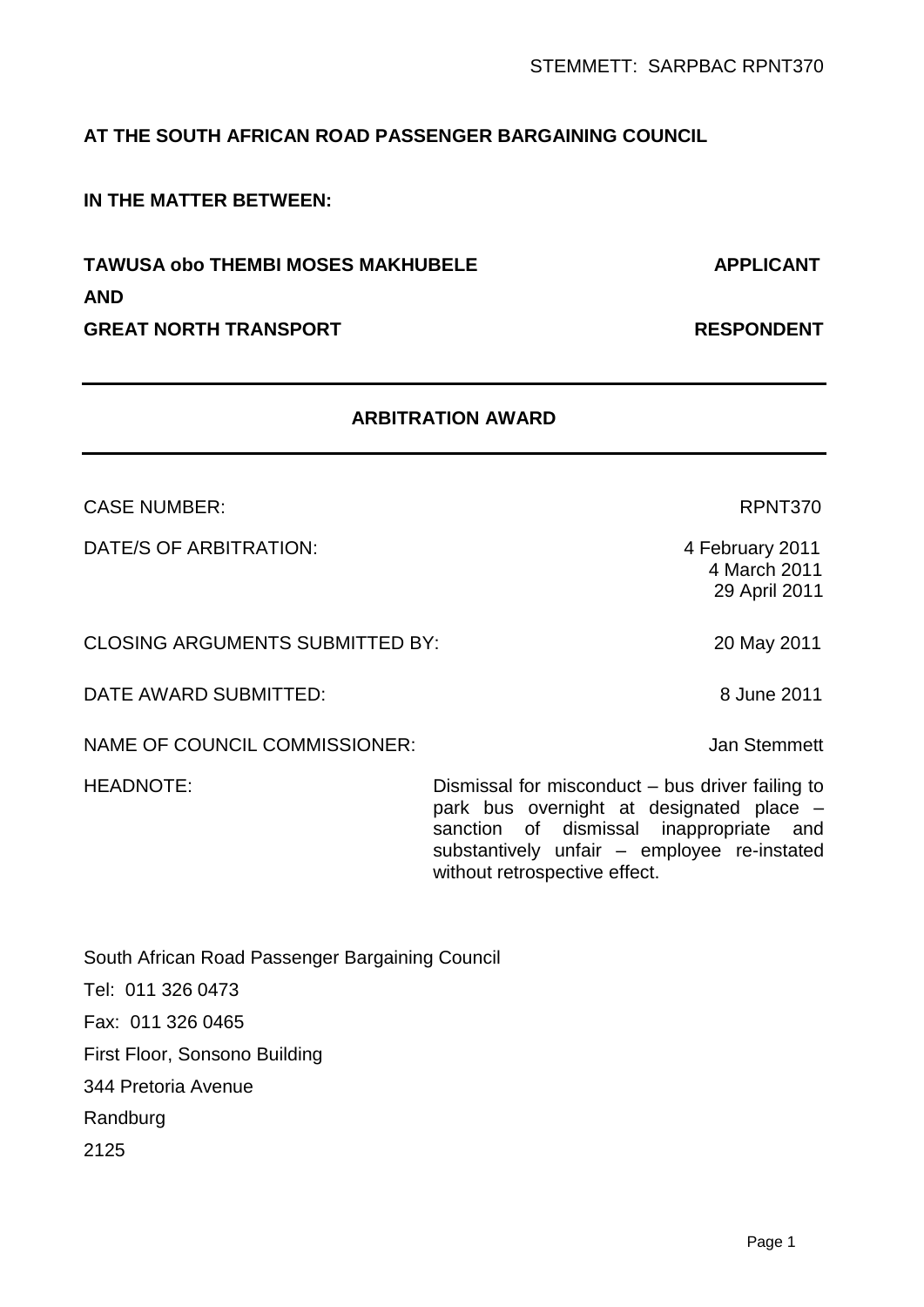### **1 DETAILS OF HEARING AND REPRESENTATION**

- 1.1 The arbitration was conducted at Giyani, Limpopo Province, on 4/2/2011, 4/3/2011 and 29/4/2011
- 1.2 The Applicant was represented by Mr Cornelius Chiloane, a Union organiser and the Respondent was represented by Mr Solly Mahanyele, IR Superintendent, Nkowankowa. Mr O Manthata acted as interpreter. I am indebted to them all for their assistance.
- 1.3 Seven witnesses testified and a bundle of documents was handed in. The proceedings were digitally recorded.
- 1.4 The parties submitted their closing arguments in writing by 20/5/2011.

### **2 THE ISSUE**

- 2.1 The dispute concerns the alleged unfair dismissal of the Applicant, Mr Thembi Moses Makhubele, a bus driver employed at the Respondent in Giyani.
- 2.2 The Applicant was dismissed on 23/6/2009 after he was found guilty of the following charges:
	- 2.2.1 Failing to stop for an Inspector on 3/6/2009.
	- 2.2.2 Unauthorised trip on 24/5/2009.
- 2.3 The dismissal was confirmed after an appeal hearing on 14/10/2009.
- 2.4 The Union disputed the substantive fairness of the Applicant's dismissal on the grounds that the Applicant is not guilty of the alleged misconduct. It was claimed that the Inspector had initially indicated for the Applicant to stop but before he could do so, the Inspector had waved him on again. It was also submitted that the Applicant did not operate the bus on an unauthorised trip but had permission to park the vehicle at Dzumeri.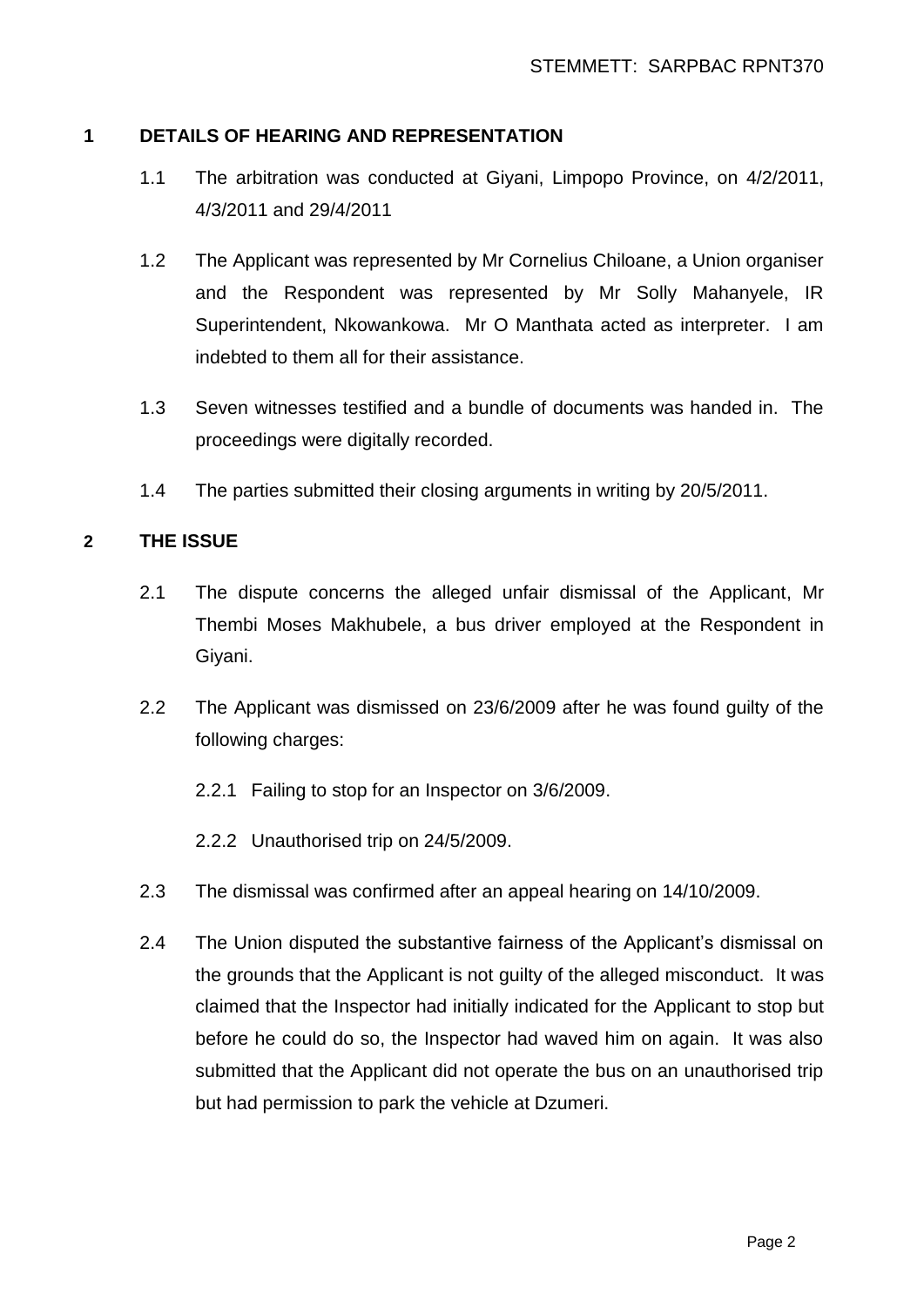- 2.5 The Union also disputed the procedural fairness of the Applicant's dismissal, on the grounds that the Union had asked the Respondent to suspend all disciplinary steps pending an unfair labour practice dispute that was referred to the Bargaining Council, concerning the Respondent's alleged discrimination against Union members in respect of disciplinary charges.
- 2.6 The Union was seeking the Applicant's re-instatement with retrospective effect.
- 2.7 The Respondent submitted that the Applicant was guilty of the alleged misconduct and that the dismissal was substantively and procedurally fair.
- 2.8 In terms of the Labour Relations Act 1995 (LRA) and the rules of the Bargaining Council, I have to determine whether the Applicant is guilty of the alleged misconduct and whether the dismissal is substantively and procedurally fair. If not, I have to determine what relief the Applicant is entitled to.

#### **3 PRELIMINARY ISSUES**

No preliminary issues were raised in this arbitration.

### **4 SUMMARY OF EVIDENCE AND ARGUMENT**

- 4.1 The following witnesses testified in the arbitration:
	- 4.1.1 Mr Ndomane Reison Ndhlovu, an Inspector of the Respondent stationed at Giyani.
	- 4.1.2 Mr John Johnny Ngobeni, Mr Ndhlovu's Mobile Driver.
	- 4.1.3 Mr Matsobane Pition Nyapele, a Senior Inspector stationed at Nkowankowa.
	- 4.1.4 Mr Sondag Nelson Molewa, an Inspector stationed at Nkowankowa.
	- 4.1.5 Mr Kazamula Jackson Ngobeni, Operations Supervisor at the Giyani Depot of the Respondent.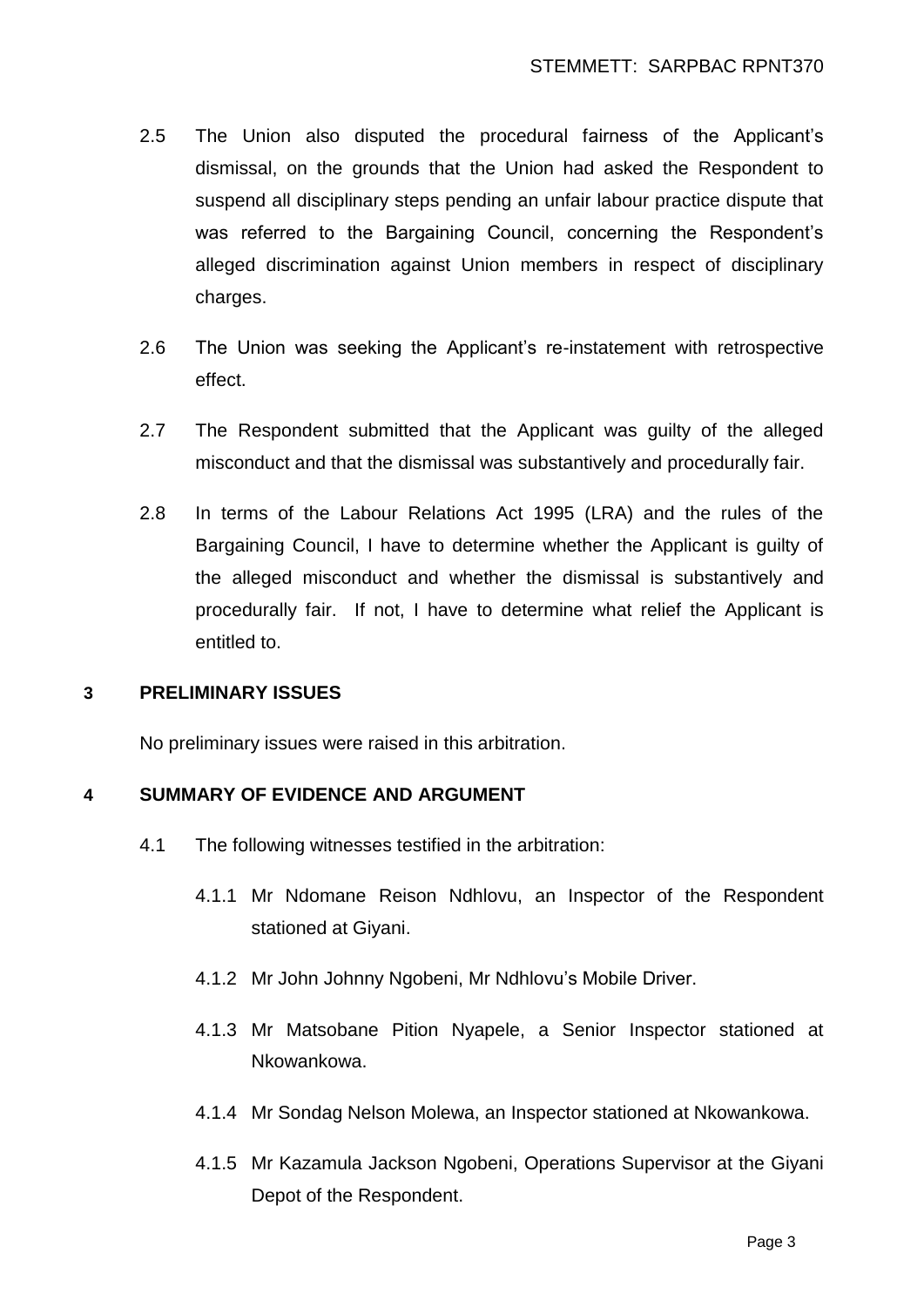- 4.1.6 Mr Kheanego Edward Ramalepe, Depot Manager of the Respondent in Bushbuckridge. He was also the Chairperson of the Applicant's disciplinary enquiry.
- 4.1.7 Mr Thembi Moses Makhubele, the Applicant.
- 4.2 It is common cause that the Applicant had commenced employment with the Respondent on 17/7/2006 and that he was employed as a bus driver in Giyani. At the time of his dismissal on 23/6/2009, he was earning R1249.00 per week.
- 4.3 It is also common cause that on 3/6/2009, the Applicant was the driver of a bus on the Dzumeri route in the Giyani area in the Limpopo Province.

### **CHARGE 1: FAILING TO STOP**

- 4.4 Mr Ndhlovu testified that while he was standing at the Mbambeni and Nkomo crossing, he had indicated for the bus driver (the Applicant) to stop the bus, by holding out his clip-board and raising his open left hand. The driver acknowledged the instruction by flashing his indicators. The Applicant reduced speed and Mr Ndhlovu lowered his hand and commenced writing the time on his inspection sheet. However, the Applicant accelerated and carried on travelling towards Giyani.
- 4.5 Mr Ndhlovu and his driver, Mr Johan Ngobeni, followed the bus until it stopped at Sikhunyani, three kilometers further on. Mr Ndhlovu did not approach the bus but wrote a report, which was later handed in at the arbitration. After a while, the Applicant drove on towards Giyani.
- 4.6 Mr Ndhlovu testified that he did not approach the Applicant when he stopped the bus at Sikhunyani because he suspected that if the Applicant had committed any ticket irregularities, he would have had an opportunity to repair his wrong doing by then.
- 4.7 Mr Ndhlovu also testified that he became cross because the Applicant had made a fool of him.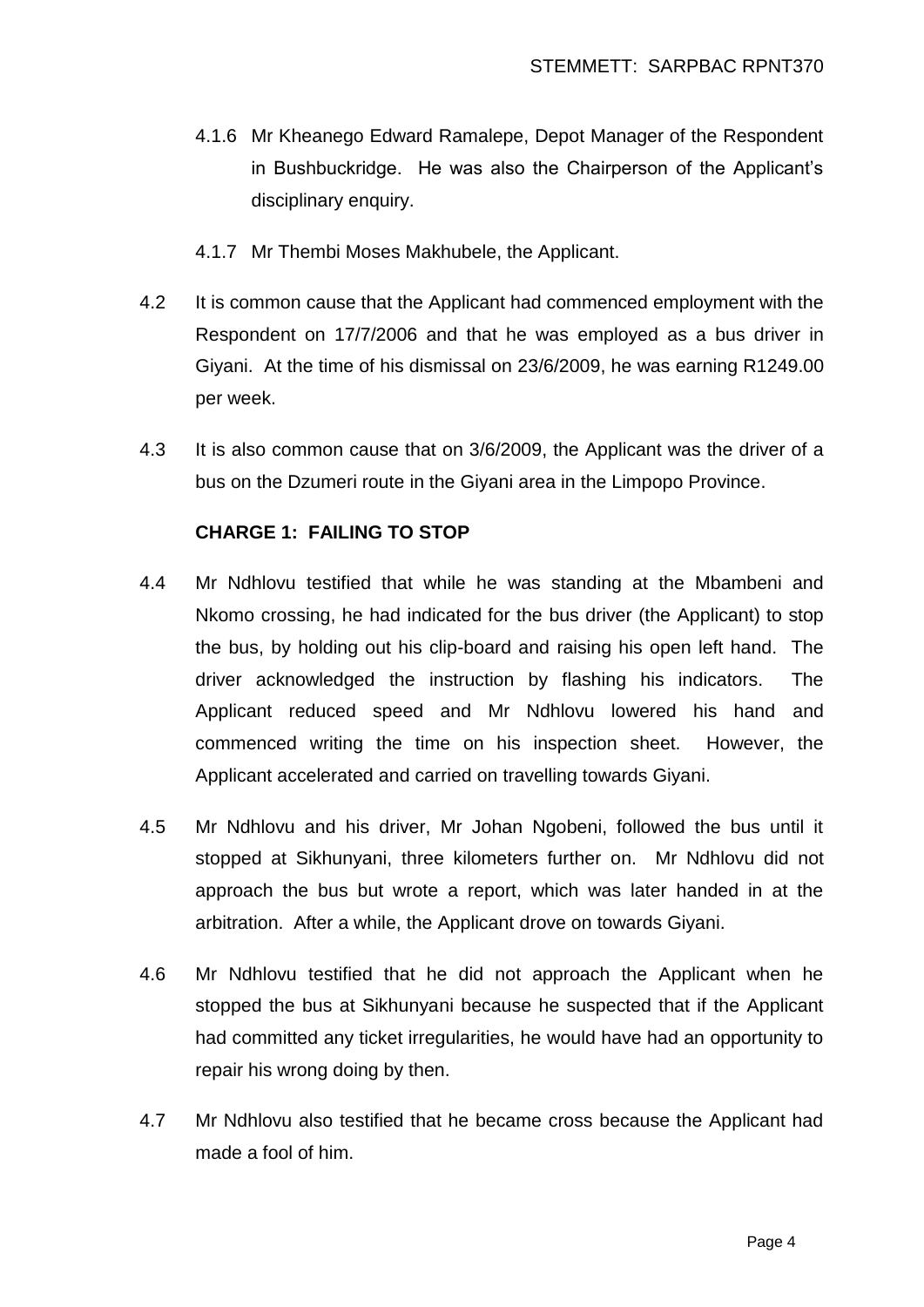- 4.8 During cross examination, it was put to Mr Ndhlovu that if the Applicant had done a quick issue of tickets during the last three kilometers of the trip, this could have been ascertained from the ticket issuing machine. Mr Ndhlovu responded that he did not accuse the Applicant of quick issuing tickets. He also did not check for hand written emergency tickets or tickets in the hands of passengers. He was only concerned with the fact that the Applicant did not stop when instructed to do so.
- 4.9 Mr Ndhlovu confirmed that he and the Applicant had issues before. He stated that the Applicant knew him and that he had stopped the Applicant on previous occasions.
- 4.10 Mr Ndhlovu's driver, Mr Ngobeni, confirmed Mr Ndhlovu's version that Mr Ndhlovu had signaled for the Applicant to stop, that the Applicant had flashed his indicators but then accelerated and drove on.
- 4.11 The Applicant testified that he had seen Mr Ndhlovu's signal to stop, that he (the Applicant) had indicated his intention to stop but he then saw Mr Ndhlovu lowering his board and waving his right hand for the Applicant to move on. He later saw the vehicle of Mr Ndhlovu and Mr Ngobeni following him and stopped at Sihunyani for passengers. When he pulled away, he hooted for Mr Ndhlovu, who lifted his arm and smiled. He was surprised to find that he was charged afterwards.
- 4.12 Mr Ndhlovu denied that he had signaled for the Applicant to pass and Mr Ngobeni also stated that he did not see Mr Ndhlovu indicating for the Applicant to pass.
- 4.13 The Applicant testified that he did not have a good relationship with Mr Ndhlovu, especially after he had lodged a grievance against Mr Ndhlovu for coming into the Applicant's bus and shouting at the Applicant that he would make sure that the Applicant would be dismissed.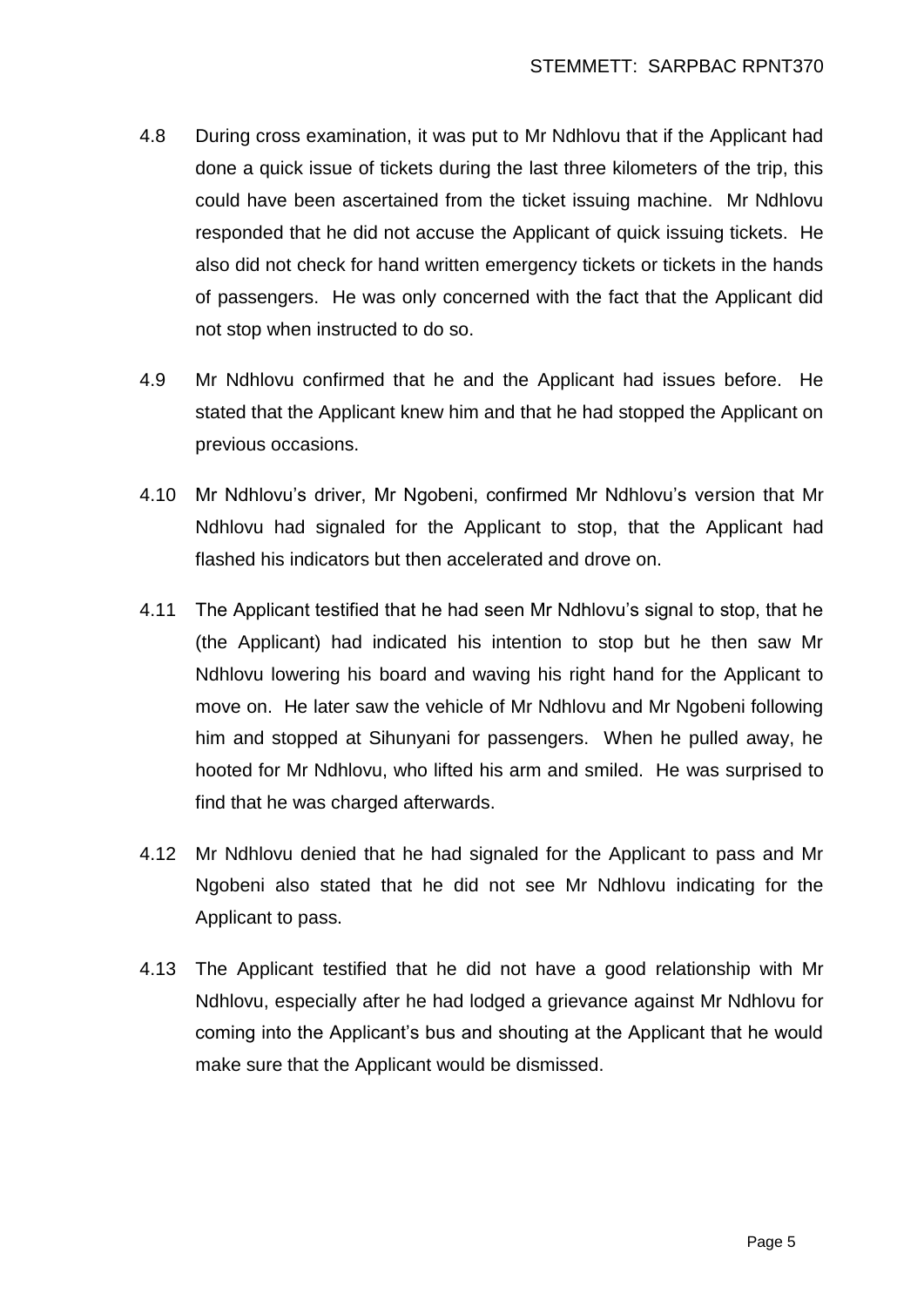4.14 During cross examination, the Applicant denied that he had failed to stop because he had committed irregularities. He reiterated that Mr Ndhlovu had an ulterior motive since the Applicant had lodged a grievance against him before the incident.

## **CHARGE 2: UNAUTHORISED TRIP**

- 4.15 It is common cause that before April 2009, the bus driven on the Dzumeri route was kept overnight at Mzilela, the designated "sleeping ground", from where it commenced the trip back to Giyani the following day.
- 4.16 Mr Kazamula Jackson Ngobeni testified that in the beginning of April 2009, the Applicant had approached him and told him that he had a problem at his home near Dzumeri. He asked permission to park the bus there overnight, at the Dzumeri satellite police station, which was also close to the Dzumeri tribal office. According to Mr Ngobeni, he consented to the request, but the permission to park at Dzumeri was only for one night.
- 4.17 Both Mr Ngobeni and the Applicant testified that Dzumeri is approximately 14 kilometers from the normal sleeping ground at Mzilela.
- 4.18 Approximately 3 weeks later, Mr Nyapele found the bus overnighting at Dzumeri and reported this to the Respondent. It was established that the Applicant had parked the bus at Dzumeri. Mr Ngobeni's evidence was confirmed by Mr Molewa. However, Mr Molewa testified that the distance from Mzilela to Dzumeri is 21 kilometers.
- 4.19 The Applicant was subsequently charged with operating a vehicle on an unauthorised trip.
- 4.20 During cross examination, Mr Molewa conceded that the bus was parked at a safe place at the satellite police station at Dzumeri, but he reiterated that this was not the designated sleeping place.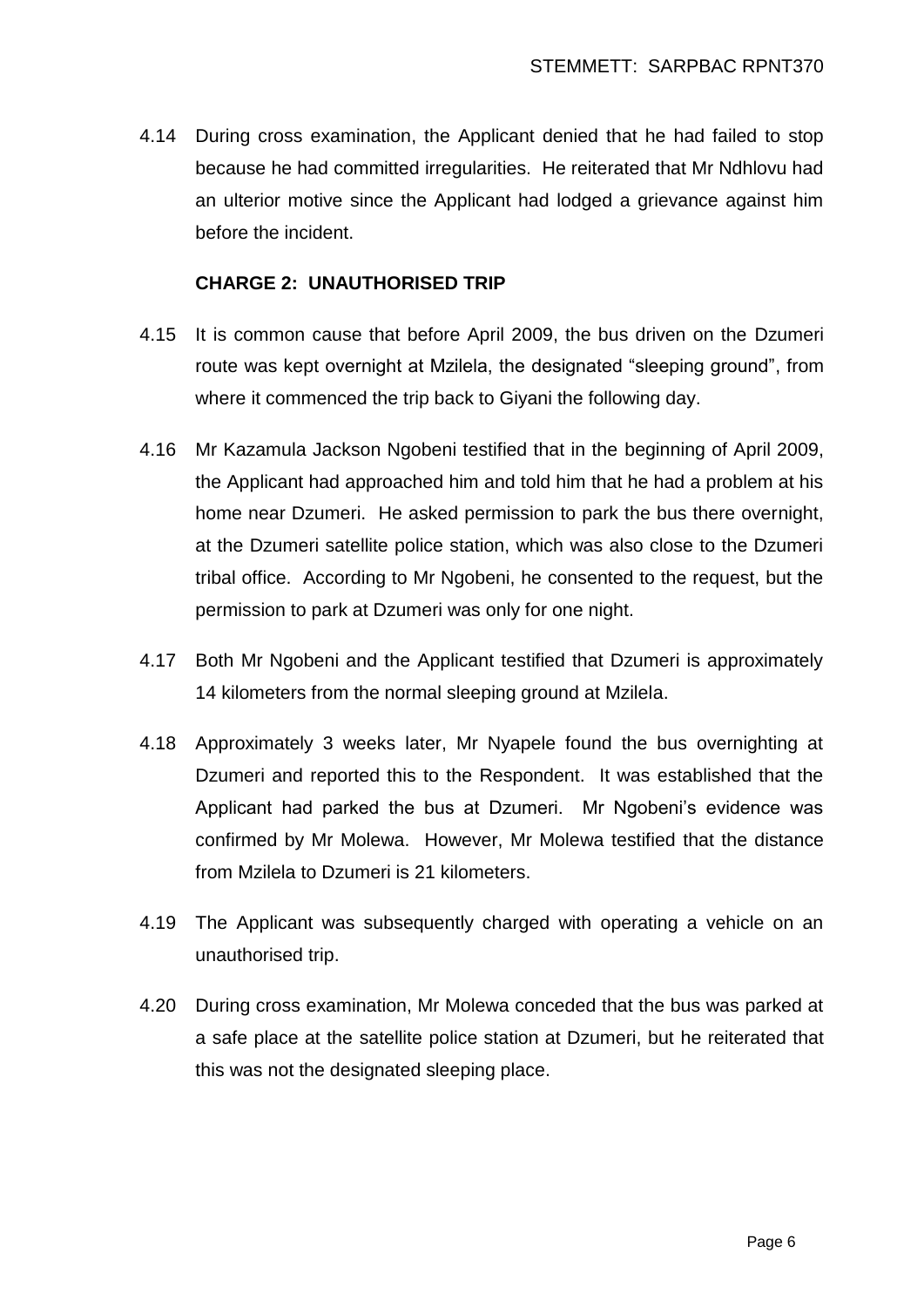- 4.21 Neither Mr Nyapele nor Mr Molewa investigated whether the Applicant had permission to keep the bus at Dzumeri. When they were cross examined about this aspect, both stated that they were not aware that Mr Ngobeni had granted such permission.
- 4.22 The Applicant testified that he was given permission by Mr Ngobeni to park the bus at Dzumeri police station for an indefinite period, not only for one night. This was disputed by Mr Ngobeni.
- 4.23 The Applicant also testified that he had parked at Dzumeri many times and that other supervisors knew about this arrangement. Some of them had given the Applicant lifts from Dzumeri and had seen the bus there. He suspected that Mr Ngobeni was afraid to lose his job, hence Mr Ngobeni claimed that he had only given permission for one night. He may also have been influenced by Mr Ndhlovu, not to tell the truth.
- 4.24 During cross examination, the Applicant conceded that the sleeping ground is determined by the Respondent, not by the drivers, and that the designated sleeping ground was at Mzilela.
- 4.25 When it was put to the Applicant that the Respondent was losing a lot of money because the bus travelled an extra 28 kilometers per day from Dzumeri to Mzilela where the route started, the Applicant stated that he had never thought of that. He only knew that he was permitted to park at Dzumeri. No one ever suggested that he should pay for the extra kilometers the bus travelled.

### **CLOSING ARGUMENTS**

4.26 It was submitted on behalf of the Respondent that the Applicant was trained in all rules and procedures, that he knew that he had to stop when Mr Ndhlovu waved for him to do so and that failing to stop was a dismissible offence in terms of the Respondent's disciplinary code.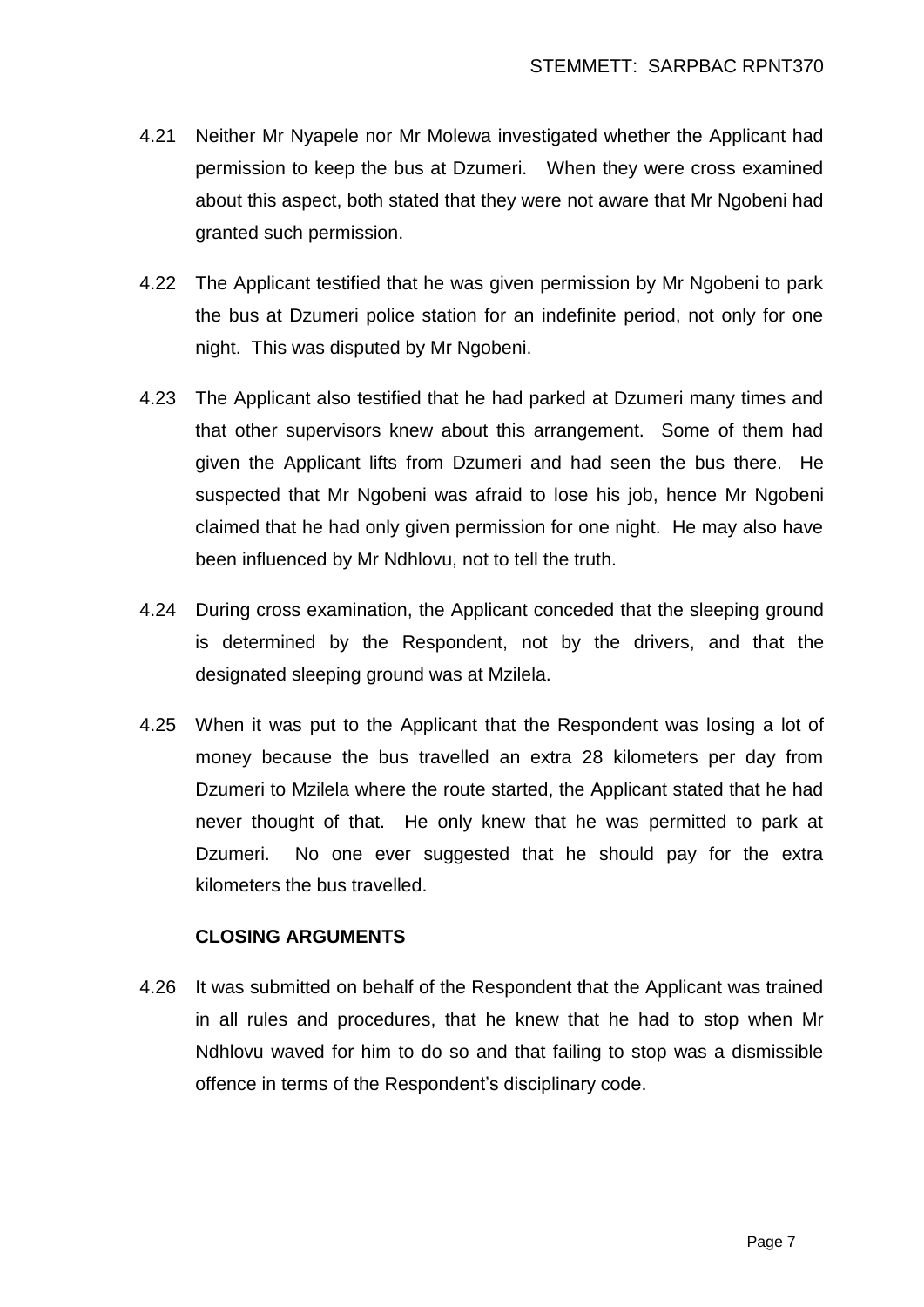- 4.27 The Respondent denied that the Applicant had filed a grievance against Mr Ndhlovu and stated that Mr Ndhlovu had a reason to give false evidence against the Applicant. When Mr Ndhlovu lowered his clip board, this was not a signal that the Applicant could drive on. The Applicant was aware of the instructions in this regard.
- 4.28 It was further submitted on behalf of the Respondent that the distance from Dzumeri to Mzilela was not 14 kilometers but 20 kilometers. The Applicant only had permission to leave the bus at Dzumeri for one night but took advantage of the Respondent and caused additional costs for the Respondent. The other supervisors who allegedly knew about the fact that the Applicant usually parked at Dzumeri, were not called to testify.
- 4.29 It was submitted that the Applicant was guilty of operating a vehicle on an unauthorised trip, which was also a dismissible offence. The employment relationship was broken down and that the Applicant could no longer be trusted.
- 4.30 It was submitted on behalf of the Applicant that Mr Ndhlovu had been negligent by failing to confront the Applicant after he had allegedly failed to stop. He also failed to investigate whether any ticket irregularities were committed by the Applicant, when he had an opportunity to do so at Sikhunyane. Mr Ndhlovu deliberately failed to execute his duties because he wanted to charge the Applicant.
- 4.31 It was further submitted that there was no real evidence to prove that the Applicant had deliberately refused to stop or that he had committed any other irregularities.
- 4.32 In respect of the second charge of the alleged unauthorised trip, it was submitted that Mr Ngobeni had given the Applicant permission to park the vehicle at Dzumeri police station for an indefinite period. Mr Ngobeni did not record the permission he had given in the occurrence book, nor did he tell his colleagues.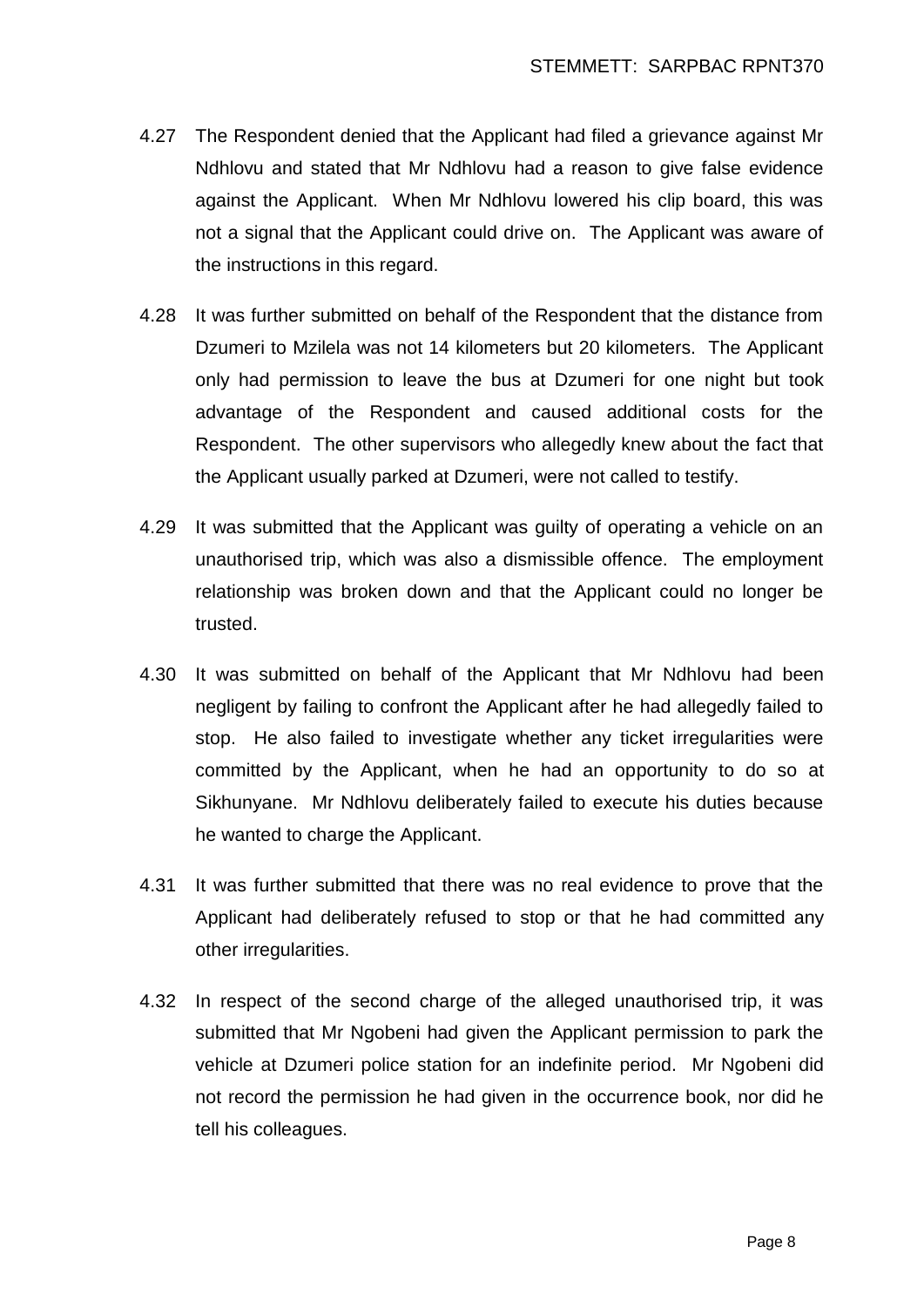- 4.33 The Union also cited other cases where drivers were permitted to keep the buses overnight at places which were not designated sleeping grounds. However, these details were not submitted in evidence and the Respondent did not have an opportunity to respond thereto.
- 4.34 It was also submitted that the Applicant should have been charged with failing to park the bus at the sleeping ground, instead of operating a vehicle on an unauthorised trip. The Applicant had a clean disciplinary record and should not have been dismissed.

## **5 FINDINGS**

- 5.1 In a dismissal case, the employer bears the onus of showing that the dismissal was fair. Thus the starting point for a commissioner in assessing the versions presented by the parties during the arbitration hearing is to determine the extent to which the employer's version is more probable than not. In *Early Bird Farms (Pty) Ltd v Mlambo [1997] 5 BLLR 541 (LAC) at 544,* the Court held that the employer did not have to prove with absolute certainty that the employee was guilty of the alleged misconduct but that proof on a balance of probability was sufficient.
- 5.2 In *Mbehele & another v Strange Cleaning Services CC (2001) 22 ILJ 2746 (CCMA) at 2751 D-G*, it was held that in dealing with the issue of assessment of probabilities that:

*"The arbitrator needs to first look at the version of the employer and decide whether the version is probable. In other words, could such a thing really happen? If the arbitrator is satisfied that the version of the employer is probable, he must thereafter decide if the version of the employee is probable. If he similarly decides that the version of the employee could have happened, the arbitrator must thereafter decide which version is more probable, by comparing the opposing versions."*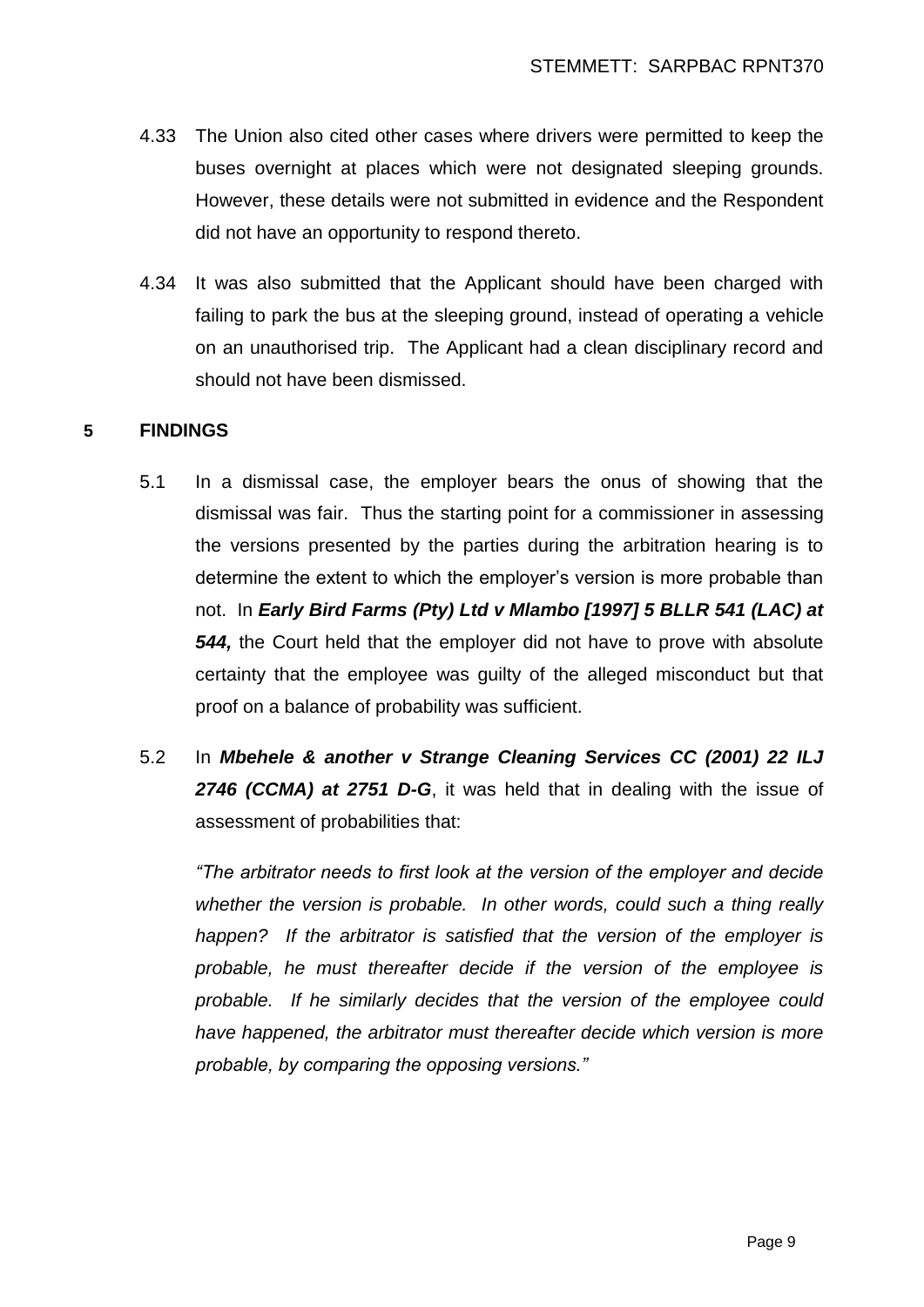### **CHARGE 1: FAILING TO STOP:**

- 5.3 After considering the two versions in the case before me, I find that the Respondent has failed to discharge the onus of proving that the Applicant had intentionally failed to stop, for the following reasons:
	- 5.3.1 It is possible that the Applicant could have misinterpreted Mr Ndholvu's lowering of his clip board as an indication that he was no longer required to stop.
	- 5.3.2 When the Applicant failed to stop and accelerated, Mr Ndhlovu made no effort to indicate to the Applicant that he still wanted the Applicant to stop. He did not wave his hands or make any other move that could have indicated to the Applicant that he was still required to stop.
	- 5.3.3 Later, when Mr Ndhlovu caught up with the Applicant at Sikhunyane, he did not confront the Applicant about his failure to stop.
	- 5.3.4 There is a possibility that Mr Ndhlovu may have been motivated by the grievance laid against him by the Applicant, to charge the Applicant with failing to stop.
- 5.4 I therefore find that on a balance of probabilities, the Applicant is not guilty of failing to stop, as described in paragraph 2.2 above.

#### **CHARGE 2: UNAUTHORISED TRIP:**

- 5.5 After considering the evidence and arguments presented to me, I find that on a balance of probabilities, Mr Ngobeni had only given the Applicant permission to keep the bus at Dzumeri for 1 night and not for an indefinite period. The reasons for my finding are as follows:
	- 5.5.1 It is improbable that Mr Ngobeni would have made a concession for the Applicant to keep the bus at a place which is 14 kilometers removed from the designated sleeping ground, for an indefinite period, without seeking the approval of Mr Ngobeni's superiors.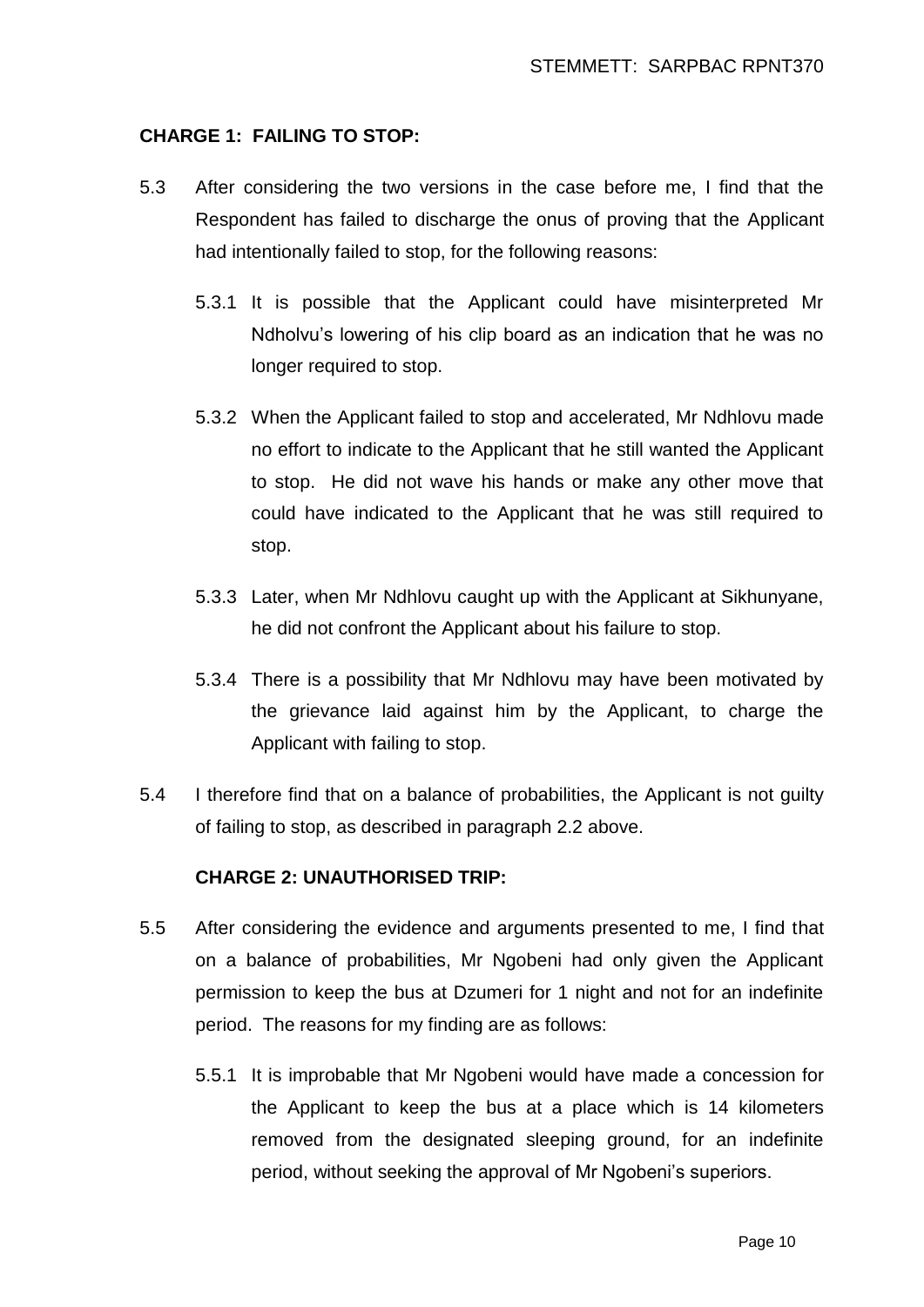- 5.5.2 The Applicant probably took a chance when nobody checked where he was keeping the bus and kept on parking it at Dzumeri because it was conveniently close to his home.
- 5.5.3 The Applicant did not call any of the supervisors who allegedly knew of the arrangement, to testify at the arbitration.
- 5.6 I am not convinced that the Applicant is guilty of operating the bus on an unauthorised trip. The appropriate charge, as contained in the Respondent's disciplinary code, is failing to park the bus at the sleeping ground. The fact that the Applicant had done so on several occasions is an aggravating factor but does not constitute the offence of operating the bus on an unauthorised trip.
- 5.7 I find that the only transgression the Applicant is guilty of, is failing to park the bus at the designated sleeping ground. The additional kilometers the bus had travelled each day and the fact that this had happened on several occasions, are aggravating factors.
- 5.8 The factors which a Commissioner must take into account when deciding whether dismissal is an appropriate sanction or otherwise, are stated in *Sidumo & Another v Rustenburg Platinum Mines (Pty) Ltd & Others (2007) 28 ILJ 2405* **(***CC)* , (at paragraph 78) as follows:

*"In approaching the dismissal dispute impartially, a Commissioner will take into account the totality of circumstances. He or she will necessarily take into account the importance of the rule that had been breached; the basis of the employee's challenge to the dismissal whether additional training and instruction may result in the employee not repeating the misconduct, the effect of dismissal on the employee and his or her long-service record.*

*The Commissioner must of course consider the reason the employer imposed the sanction of dismissal, as he or she must take into account the basis of the employee's challenge to the dismissal, there are other factors that will require consideration. For example, the harm caused by the*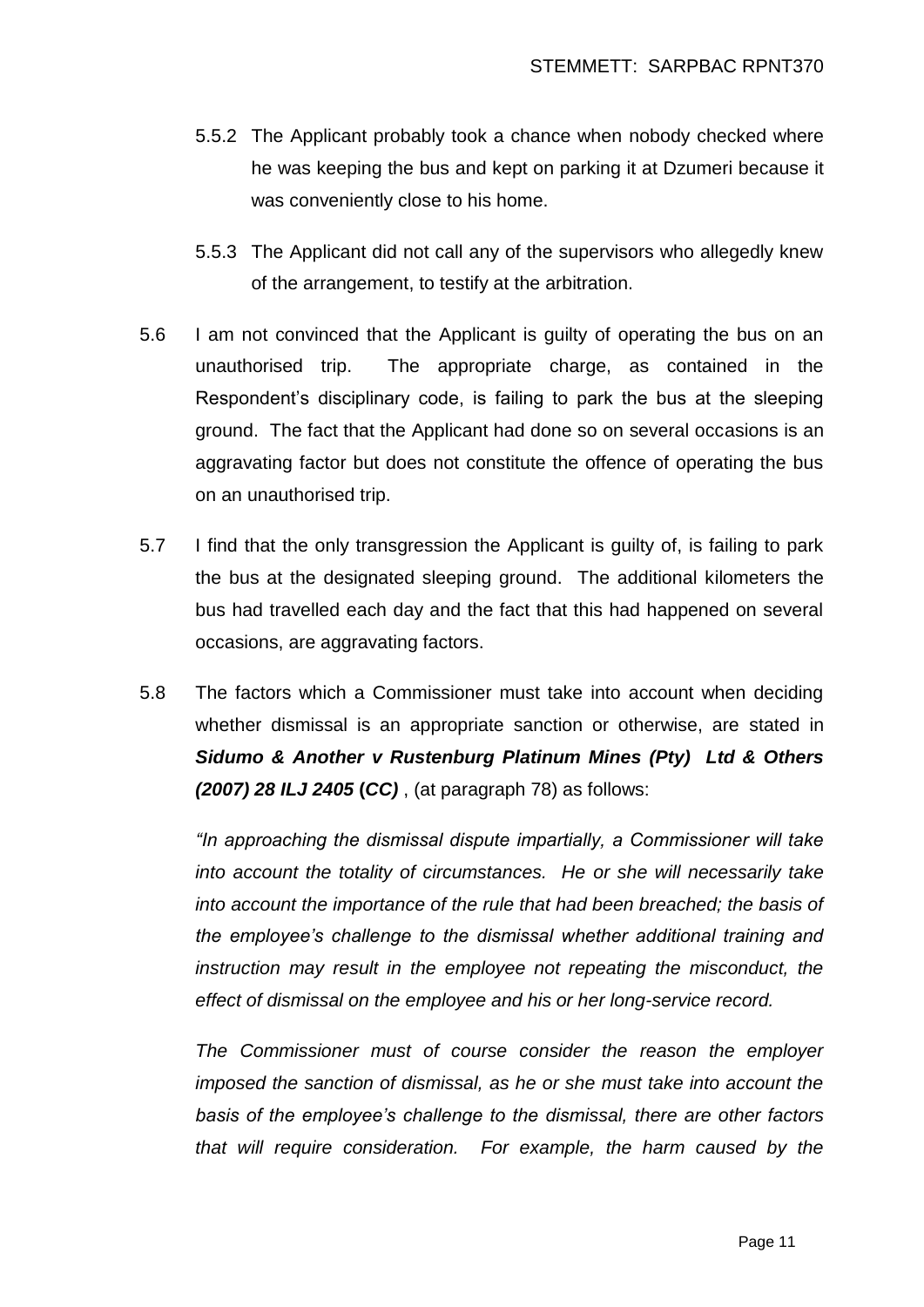*employee's conduct, whether additional training and instruction may result in the employee and his or her long-service record."*

- 5.9 It has been accepted that the factors listed in *Sidumo* are not exhaustive and there are other factors which the commissioners may take into account, including the provisions of the Code of Good Practice. See *Worldnet Logistics (Cape) (Pty) Ltd v Maritz N.O and Others (2009) 30 ILJ 1144 (LC) paragraph 25.*
- 5.10 In Item 3(4) of the Code of Good Practice contained in Schedule 8 of the Labour Relations Act, 1995, the following is stated: "*Generally, it is not appropriate to dismiss an employee for a first offence, except if the misconduct is serious and of such gravity that it makes a continued employment relationship intolerable. Examples of serious misconduct, subject to the rule that each case should be judged on its merits, are gross dishonesty or willful damage to the property of the employer, willful endangering of the safety of others, physical assault on the employer, a fellow employee, client or customer and gross insubordination. Whatever*  the merits of the case for dismissal might be, dismissal will not be fair if it *does not meet the requirements of section 188*."
- 5.11 The offence of failing to park a bus at its sleeping ground, only carries the sanction of a final warning in the Respondent's Disciplinary Code. I suspect that this is the reason why the Applicant was charged with operating a bus on an unauthorised trip, which is a dismissible offence in terms of the Code.
- 5.12 After considering all the evidence and arguments, I am not convinced that the employment relationship has been rendered intolerable as a result of the Applicant keeping the bus at Dzumeri instead of the designated sleeping ground. Taking into account the mitigating factors, including the Applicant's years of service and clean disciplinary record, I find that progressive discipline should have been applied.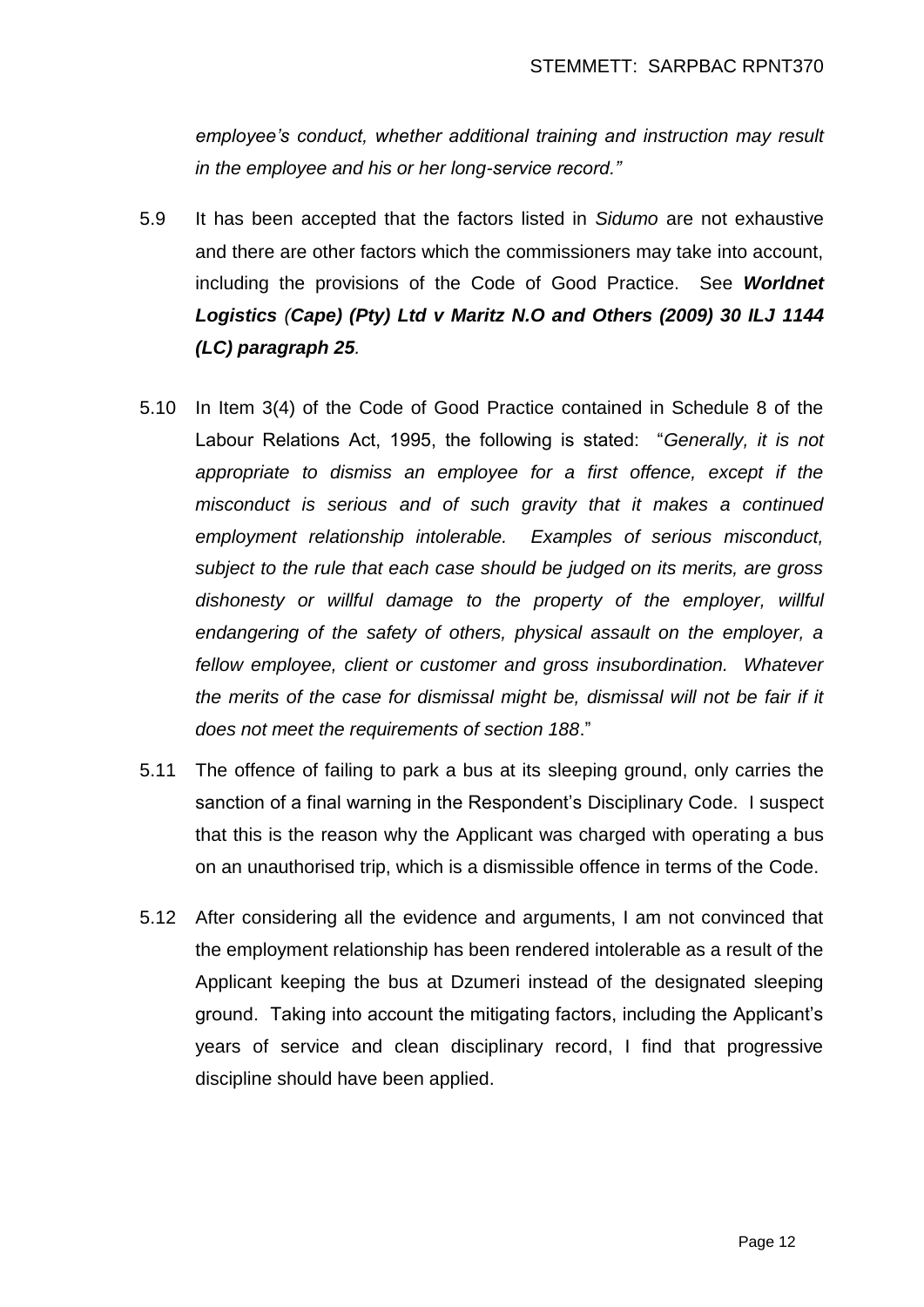- 5.13 I accept the Respondent's argument that the Applicant has failed to show remorse. On the other hand, I also accept that he has been unemployed for two years after his dismissal and I am convinced he has learned a lesson.
- 5.14 The Applicant is seeking re-instatement with retrospective effect. However, he has committed an offence and has caused a loss for the Respondent. I deem it fair and equitable that the Applicant should be re-instated but not with retrospective effect.

### **6 PROCEDURAL FAIRNESS**

- 6.1 No evidence was presented at the arbitration concerning an arrangement that disciplinary steps would be held over pending another unfair labour practice dispute which was lodged at the Bargaining Council.
- 6.2 In its closing statement, the Union submitted documents and argument regarding this issue, but there is no reference to the case of the Applicant in any of the documents submitted. Furthermore, the Respondent had no opportunity to deal with the documents at the arbitration, nor were the submissions by the Union made during the arbitration proceeding.
- 6.3 After perusing the documents and argument of the Union in this regard, I cannot find any reason why the Respondent was compelled to suspend disciplinary action against the Applicant pending the outcome of the other unfair labour practice dispute.
- 6.4 I therefore find that the dismissal of the Applicant was not procedurally unfair.

## **7 AWARD**

- 7.1 I find that the Applicant is not guilty of failing to stop but that he is guilty of failing to keep the bus at the designated sleeping ground.
- 7.2 I find that the dismissal of the Applicant is procedurally fair but substantively unfair.